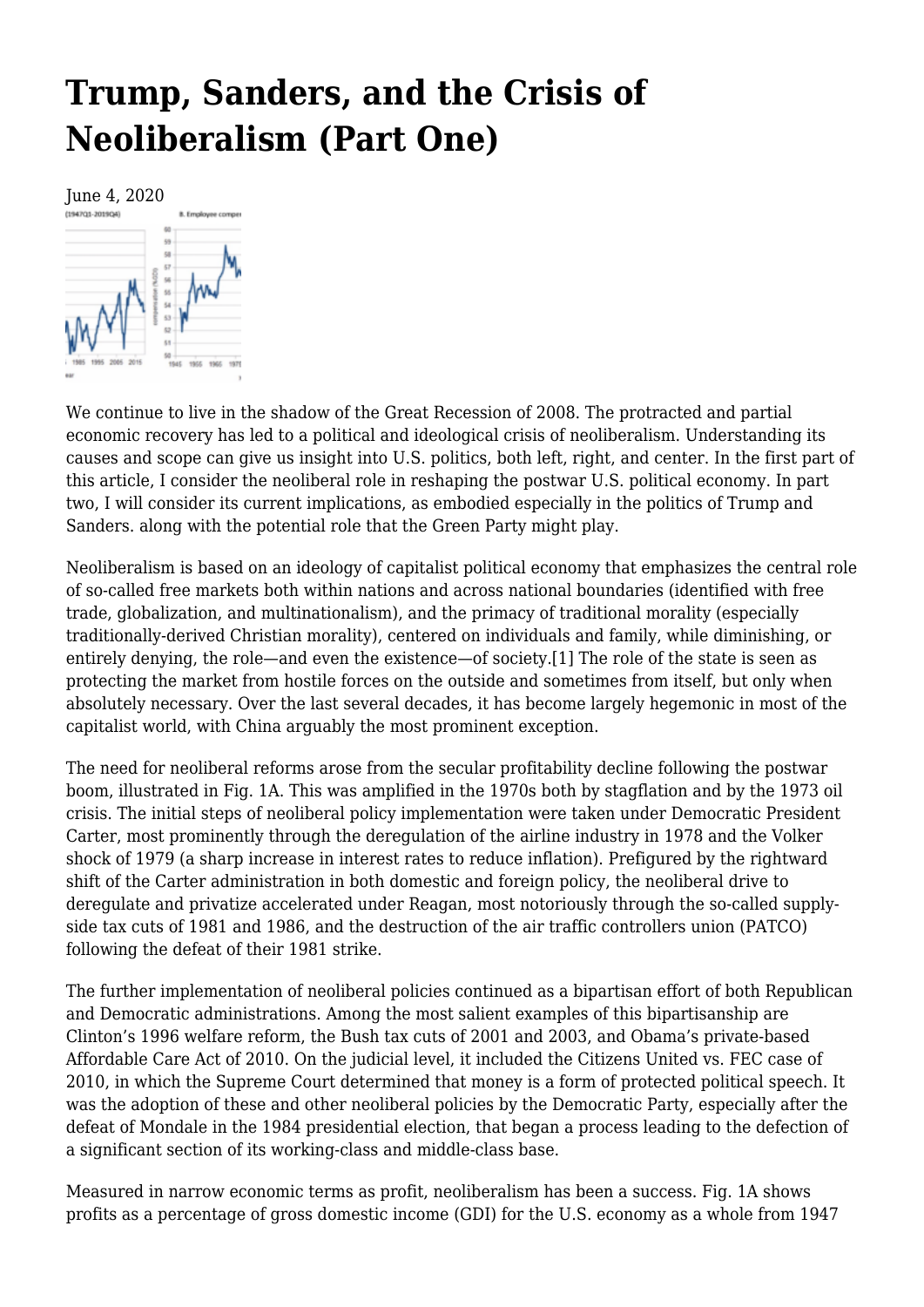to 2019. From the end of World War II until about 1980, the period that includes the postwar boom, the profit share declined tendentially from historically high values immediately following the war. This tendency of declining profit share reversed during the Reagan years as neoliberal policies were put in place, and today has reached levels similar to those seen during the 1950s. In Marxian terms, and by most measures, the rate of profit declined during the 1950s through the 1970s, and then was restored, at least partially, during the subsequent decades[.\[2\]](#page-5-1)

#### <span id="page-1-0"></span>**Profits up, wages down**

There is no secret to the restoration of profit share. It has come directly from wages, as Fig. 1B shows. Employee compensation as a percentage of Gross Domestic Income (GDI, quantitatively equivalent to GDP) rose during the postwar boom as profits declined. From the 1980s onwards, employee compensation declined as a percentage of GDI, until it reached its current level, back to where it was in the early 1950s.

Profit share and employee compensation share show a similar, but inverted, pattern. Profits fell during the 1947-1980 period, then tended to rise following 1980. Employee compensation shows the obverse pattern, rising during the initial period, and then falling. In Marxian terms, neoliberalism succeeded by increasing the rate of exploitation[.\[3\]](#page-5-2)

<span id="page-1-1"></span>Profits have not risen as much as wages have fallen due to an increase in the cost of fixed capital (mainly machinery and facilities), especially during the late 1960s through the 1970s. Fixed capital rates increased during both periods, but at a smaller rate in the more recent years. Taxes on production tended to rise somewhat during the first period, then fall slightly, with a decline apparent from the early 1970s. Although taxes declined somewhat in the 1970s, this had only a small quantitative influence on profit share.

To understand the current conjuncture, it is helpful to look more deeply into the conditions that made profit share restoration possible. Key factors include sectoral shifts (including the rise of service and finance at the expense of manufacturing), foreign trade and globalization, the decline of union power, and the commodification of everyday life and social reproduction. These factors taken together underlie our understanding of the current political conjuncture, and most importantly, the rise in inequality.



Figure 1: A. Profit share (net operating surplus as percent of gross domestic income), 1947-2019.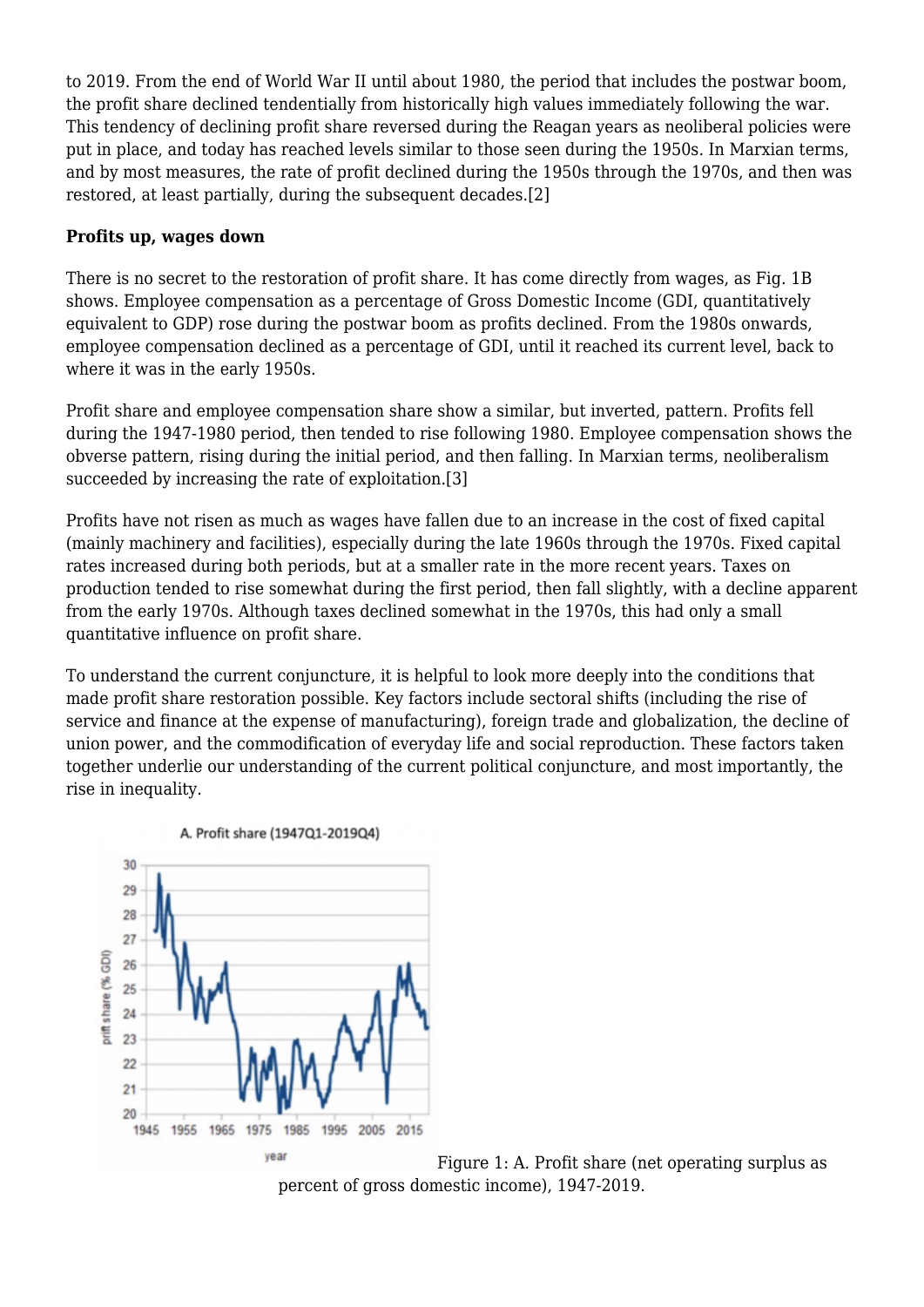B. Employee compensation (1947Q1-2019Q4)



Figure 1: B. Employee compensation as percent of gross domestic income, 1947-2019.

<span id="page-2-0"></span>The 1970s were a turbulent time for capitalism, both in the United States and internationally. This was the period of the Vietnam War, the oil shock, stagnation, and the growing pressure of imports, especially from Germany and Japan, on the U.S. domestic production sector.[\[4\]](#page-5-3) It also saw the growth of the service and financial sectors, and a decline in the manufacturing sector. Trade union density, especially in the private sector, continued its secular decline. The increase in wages that had previously characterized the postwar U.S. economy was reversed. At the same time, a decrease in the Federal tax rate had two effects. It facilitated the transfer of wealth to the already wealthy and it encouraged investment in rapidly developing automation, communication, and information technologies. Coupled with a downward pressure on wages, this new technology led to a systemic rise in profitability.

While the development of technology is often recognized as an important causal component in influencing historical development, it does not act in isolation from other forces, most importantly class. The last several decades have seen a significant increase in the use of temp workers, day laborers, contractors, management consultants, adjunct professors, and even military mercenaries. All these jobs and others like them have some things in common: they are temporary, insecure, and profitable to capital. The apparent freedom these jobs provide comes at the price of open-ended insecurity. Recently developed technology, like the Internet, the laptop computer, and the smartphone, simply facilitate these ongoing developments. That they make work precarious is a circumstance of capitalism, not of technology. It is easy to imagine a non-exploitative economy where the use of these technologies would help to transform work in a liberatory direction.

It is important to note that the share of profits going to the productive sector (principally manufacturing) declined by about 50 percent from 1947 to 2020. Although financial sector profits increased by about 90 percent during these years, this does not appear to be the principal sources of shifting sectoral profits away from the traditional productive sectors. The biggest change arose from the rapid growth of the services sector, whose profit share increased by over 1000 percent during that period. The service sector is now the second largest profit source in the economy. The share going to the trade sector remained largely unchanged.

<span id="page-2-2"></span><span id="page-2-1"></span>Fictitious and real profits in the financial sector are based on loans to industry, loans to households, and speculative profits (bets on future earnings).[\[5\]](#page-6-0) Financialization, amplified by neoliberal deregulation, clearly played a determinative role in precipitating the crisis of 2008[.\[6\]](#page-6-1) However, econometric data suggest that over the postwar period, the decline in profit rate in the traditional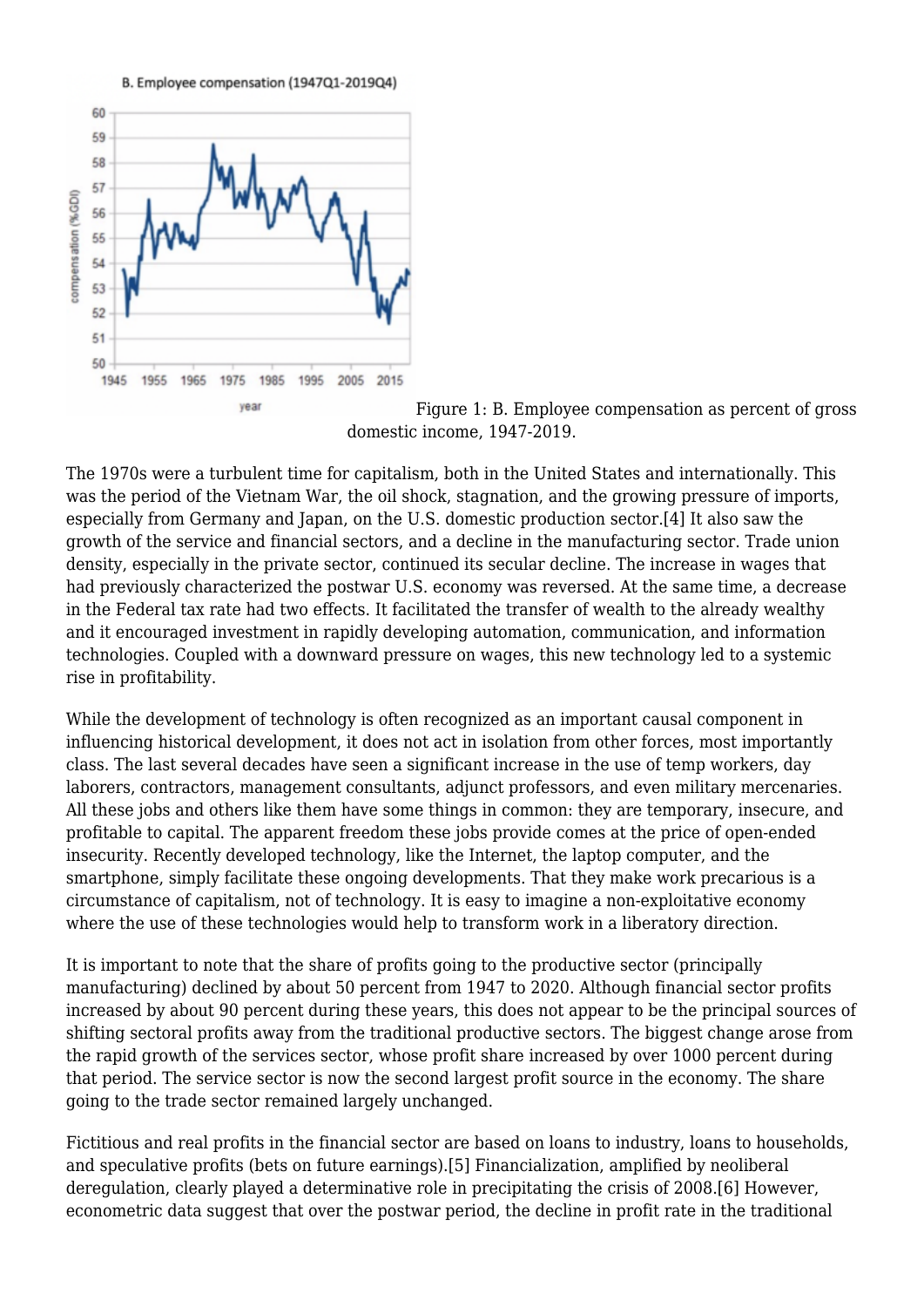productive sectors cannot be attributed principally to an increase in financial profits (either real or fictitious) at the expense of productive profits. Productive profits declined from about a 70 percent share of total profits to less than 40 percent from 1948-2017, about a 30 percent decline. In the same interval, financial profit share rose by somewhat over 5 percent. The largest shift is seen in the service sector, whose profit share rose from about 2 percent in 1948, to approximately 30 percent by the 2000s.

## **Globalization**

Liberalization of capital flow across borders (but not liberalization of labor flow) has been a shared centerpiece of capitalist political economics since the end of World War II, with the establishment of Bretton Woods, the World Bank, and the International Monetary Fund. Globalization was also facilitated by several technological developments, including containerization, developed in the 1950s, and improved communications and information technologies.

By the 1970s, threats to U.S. economic hegemony came from Germany and Japan, and militarily from the Soviet Union. At present, the biggest threat to U.S. capital comes from China, both economically and militarily. The United States has responded to China's expansion through the rise of multilateral trade deals like NAFTA (now the USMCA), CAFTA (later CAFTA-DR), and the TPP (now the CPTPP without U.S. participation). In a more recent reversal of conventional neoliberal policies, Trump has resorted to tariff protection, of which more later.

Capital flows to those regions that are able to maintain a comparative advantage. For the U.S. economy that meant that capital could take advantage of cheaper labor costs in foreign markets. The result was a downward pressure on U.S. wages which acted in parallel with the downward pressure on wages coming from the implementation of computer-based technologies.

### **Working-class organization**

Both union density and the incidence of strikes have declined in the United States over the last several decades to historically low levels, although there has been a modest uptick in strikes in the last year or two. The decline in union density following WWII correlates well with the decline in the U.S. domestic manufacturing sector, which facilitated the ongoing attacks on organized labor. The shift from manufacturing to service meant that work had become more dispersed. The social ties of work became frayed. At one time you may have worked in a factory whose workers could be counted in the hundreds or thousands. Now you might work in a convenience store, seeing perhaps only one or two co-workers during the course of a day. As plants closed in the former industrial centers like Detroit and other Midwest factory cities and towns, the urban working-class communities were devastated. Plants closed in the heavily unionized Rust Belt, while new ones opened in union-hostile, often rural, areas in the South and elsewhere.

The changing sociology of work in the interests of profit realization accounts for only one thread in the story of diminished working-class organization and power. Workplace sociology is entangled with the class struggle, locally, nationally, and internationally. There were a number of additional factors, both objective and subjective, whose interaction first reversed, then later retarded the development of working-class consciousness in the postwar United States. The subjective factors all played out against a background itself dominated by two factors. First, the defeat of the Axis powers in WWII led directly to the Cold War between the two major international blocs, one led by the United States, the other by the Soviet Union. The second was the emergence of the United States as the principal beneficiary of the war, expanding its domination of the world's capitalist economies that had already begun following World War I.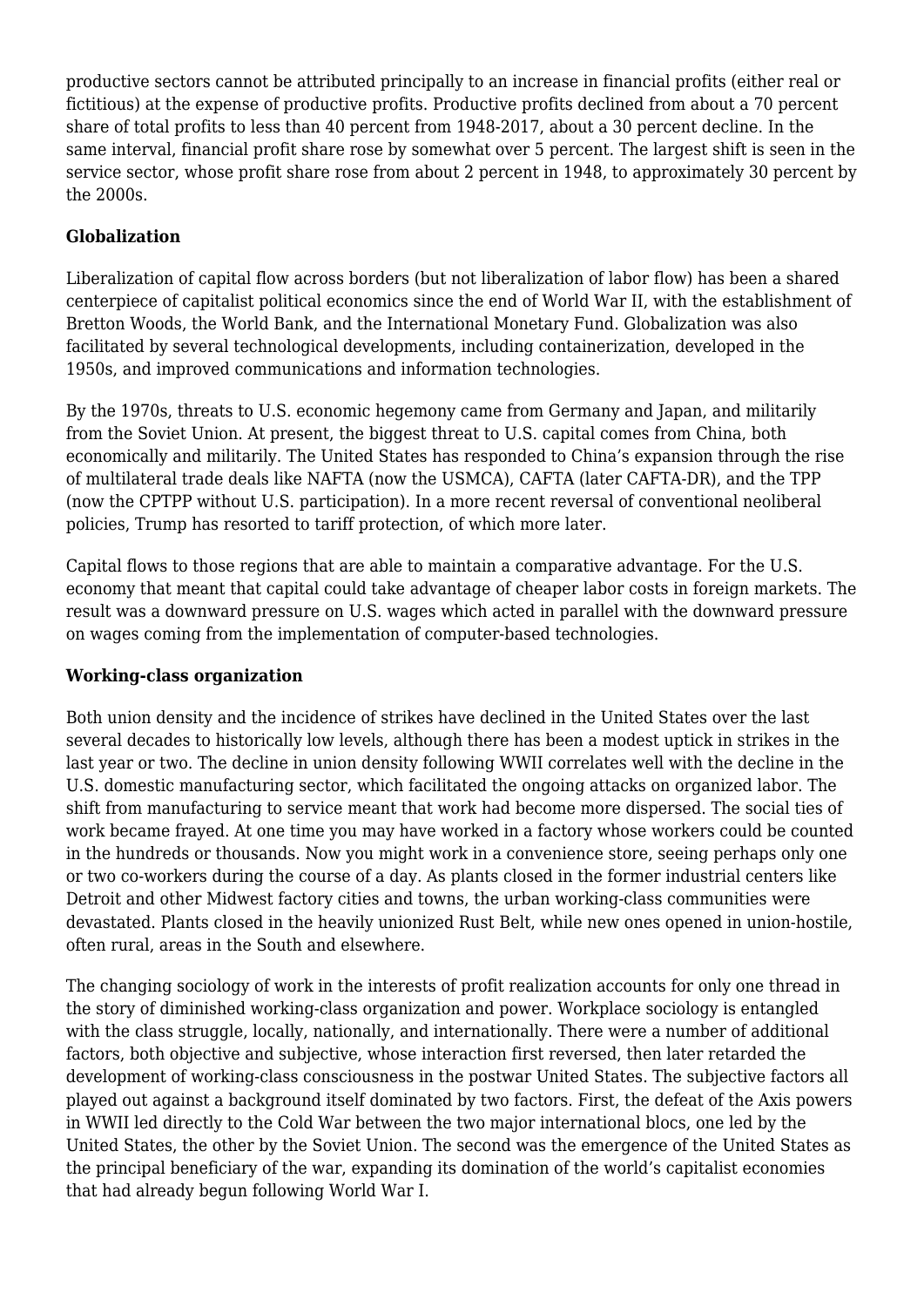Anticommunism was the leading edge and public face of the assault against the working class. The Smith Act, passed in 1940, made illegal any activity with the revolutionary intent to overthrow the government. The Smith Act prosecutions of the 1940s and 1950s acted as a springboard for the ousting of thousands of Communists and other leftists from their jobs, both in industry and in the trade-union leadership.

The Labor-Management Relations Act of 1947, better known as the Taft-Hartley Act, is perhaps the single most important (and lasting) legislative attack on workers' rights that arose during this period. It had two principal goals. The first was to drive Communists out of the organized labor movement. Within two years of passage, all but two international unions had submitted to the provisions of the act, effectively driving most Communists and other leftists out of the union leadership[.\[7\]](#page-6-2)

<span id="page-4-2"></span><span id="page-4-1"></span><span id="page-4-0"></span>Second, Taft-Hartley went far beyond simple anticommunism to weaken fundamentally the entire organized labor movement. According the socialist historian and journalist Art Preis, the law was a compendium of many of the most onerous anti-labor proposals[.\[8\]](#page-6-3) Among other features, it outlawed jurisdictional strikes, closed shops, and secondary boycotts and strikes. It also prohibited independent expenditures for federal elections, and allowed the U.S. President to intervene in strikes that supposedly endangered national security.[\[9\]](#page-6-4) In the words of Preis, Taft-Hartley "thus sought to impose direct continuous governmental regulation over the unions in the selection of their officers, in their economic and organizational struggles and in their political activity."[\[10\]](#page-6-5) The union leadership attempted to push back against Taft-Hartley through their friends within the Democratic Party, but without success. President Truman vetoed the bill, knowing his veto would be overridden. Later, Truman used provisions of Taft-Hartley as a strike-breaking tool[.\[11\]](#page-6-6) Taft-Hartley is a continuing frontal assault on organized labor that has largely succeeded.

<span id="page-4-4"></span><span id="page-4-3"></span>The net result was and is a labor movement that has lost its power as an independent force and has largely come to depend on its diminishing influence within the Democratic Party. Attacks on the unions are attacks on both the trade union bureaucracy and the rank and file. Since these attacks are often carried out by Republicans, this has cemented the ties between the trade union bureaucracy and the post-FDR Democratic Party, that promises much but delivers little. In over 70 years, the Democrats have failed to repeal the notoriously anti-labor Taft-Hartley act, for example.

### **The commodification of everyday life**

Capitalism is an economic system dominated by the production of commodities for sale at a profit. Neoliberal market fetishism leads naturally to the commodification of everyday life and social reproduction, including, among other examples, household functions like child-rearing and education, either directly through school privatization or indirectly by, for example, financing higher education through student debt. As everyday life deteriorated, mass incarceration increased the prison population. Seeing a profit source, many new inmates, disproportionately black, have been housed in private, for-profit prisons. More recently, undocumented migrants have shared a similar fate.

Facilitated by deregulation and a sympathetic judiciary, capital owns and controls the channels of mass communication, including social media and the Internet. Reagan's repeal of the fairness doctrine, followed by broadcasting deregulation, has led to privatizing the public airways, and by extension, the Internet. The result has been a bifurcation between right-wing Trump media (e.g., Fox, Sinclair, talk radio, Breitbart) and mainstream centrism (Times, WaPo, CNN, MSNBC). While nominally non-profit, public broadcasting relies on corporate funding along with corporate party legislative support, which together exercise direct and indirect control over its ideological orientation.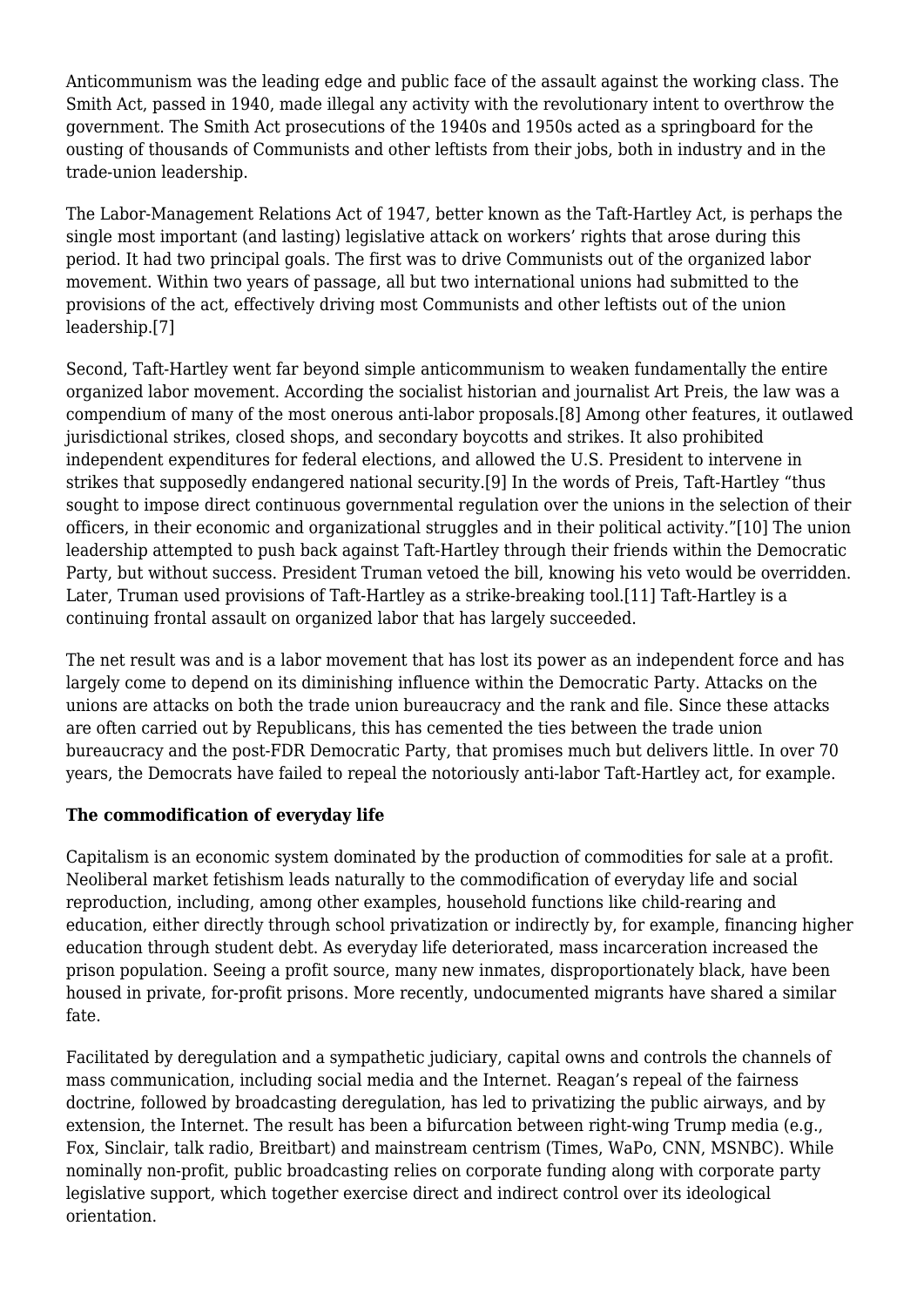#### **The contemporary crisis of neoliberalism**

The Great Recession of 2008, its aftermath, and now the COVID-19 pandemic, have called into question the fundamental assumption of neoliberalism that the market must be free to work out its trajectory, independent of state intervention. More importantly, the partial post-2008 recovery was a recovery of profitability, but not of wages or of living standards. U.S. hegemony has also been threatened by the failure of U.S. imperial wars in Iraq and Afghanistan, hindering Washington's ability to take on economically and militarily the growing threat from China and, secondarily, Russia. And behind all of this is the looming climate crisis.

<span id="page-5-4"></span>What we might identify as the current crisis of neoliberalism is principally a social and political crisis—a crisis of legitimacy. Capital will always hope that profit rates were higher, but, overall, profits and wealth have been growing over the last several decades, with rising inequality following it its wake.[\[12\]](#page-6-7) The real fight, as always under capitalism, is over the division of the surplus. The political and social divisions are largely blowback from the (partial but real) success of neoliberalism in restoring the postwar profit rate at the expense of working-class income. This was amplified by the response to the economic crisis which began in 2008, in which the banks and large corporations were bailed out at the expense of the working class.

As Gramsci presciently observed in his *Prison Notebooks*: "At a certain point in their historical lives, social groups become detached from their traditional parties. In other words, the traditional parties in that particular organization form, with the particular men who constitute, represent, and lead them, are no longer recognized by the class (or fraction of a class) as its expression. When such crises occur, the immediate situation becomes delicate and dangerous, because the field is open for violent solutions, for the activities of unknown forces, represented by charismatic 'men of destiny.'["\[13\]](#page-6-8)

<span id="page-5-5"></span>The aftermath of the 2008 financial crisis and now the COVID-19 pandemic have opened new forms of ideological competition, both between and within the principal social classes. On the plane of U.S. electoral politics, three responses have emerged to address this. First is the reactionary ethnonationalism personified by Donald Trump. Second is the reformist and social democratic response identified with Bernie Sanders and Alexandria Ocasio-Cortez. The third tendency, personified currently by third-way centrist Democrat Joe Biden, doubles down on classical neoliberalism, including neoliberal globalization. The United States is not unique in this regard. Similar patterns have been playing out both in Europe and in south and west Asia.

In a curious way, all three of these tendencies echo the past, although in different ways. While the third-way Democrats objectively represent the present as the direct continuity of neoliberalism, Trump and Sanders look towards more distant models in U.S. political history, while adding somethings distinctively new to the debate.

### *To be continued…*

<span id="page-5-0"></span>[\[1\]](#page-0-0) See, e.g., W. Brown, *In the Ruins of Neoliberalism* (New York: Columbia University Press, 2019).

<span id="page-5-1"></span>[\[2\]](#page-1-0) Deepankar Basu and Ramaa Vasudevan, "Technology, distribution and the rate of profit in the U.S. economy: understanding the current crisis," *Cambridge Journal of Economics*, 37:1, 57-89 (2013), [https://doi.org/10.1093/cje/bes035.](https://doi.org/10.1093/cje/bes035)

### <span id="page-5-2"></span>[\[3\]](#page-1-1)

<span id="page-5-3"></span>[https://www.academia.edu/38104234/Profit\\_Rate\\_and\\_Domestic\\_Income\\_Shares\\_in\\_the\\_US\\_Econom](https://www.academia.edu/38104234/Profit_Rate_and_Domestic_Income_Shares_in_the_US_Economy) [y](https://www.academia.edu/38104234/Profit_Rate_and_Domestic_Income_Shares_in_the_US_Economy)